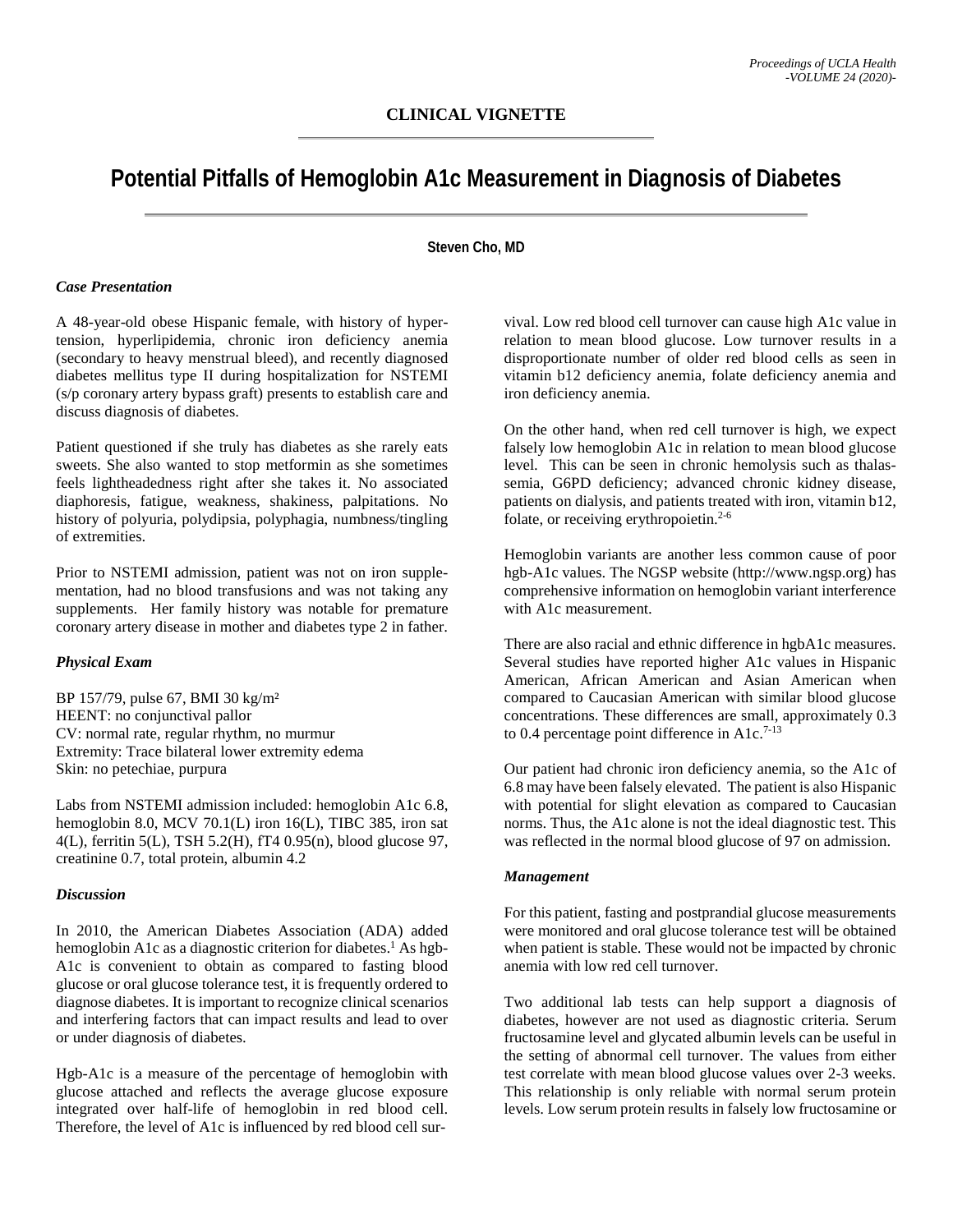glycated albumin levels as with protein losing enteropathy and nephrotic syndrome.

Fructosamine level of 266-312mmol/L are approximately equivalent to A1c of 7 percent.<sup>14-16</sup> Glycated albumin values of 16-22 percent are also approximately equivalent to A1c of 7 percent.14,15,17

When patient presented she had been on metformin for several months and questioned if she truly had diabetes. She was scheduled to return for follow up hemoglobin A1c, serum fructosamine, fasting blood glucose and hemoglobin level.

#### *Conclusion*

Hemoglobin A1c is a commonly used to diagnose diabetes. It is impacted by improperly interpreted red cell turnover and ethnicity which can cause under or over diagnosis of diabetes.

## **REFERENCES**

- 1. **American Diabetes Association**. Diagnosis and classification of diabetes mellitus. *Diabetes Care.* 2010;33(Suppl. 1):S62-S69. doi: 10.2337/dc10-S062.
- 2. **Panzer S, Kronik G, Lechner K, Bettelheim P, Neumann E, Dudczak R**. Glycosylated hemoglobins (GHb): an index of red cell survival. *Blood*. 1982 Jun;59(6):1348-50. PMID: 7082831.
- 3. **Polgreen PM, Putz D, Stapleton JT**. Inaccurate glycosylated hemoglobin A1C measurements in human immunodeficiency virus-positive patients with diabetes mellitus. *Clin Infect Dis*. 2003 Aug 15;37(4):e53-6. doi: 10.1086/376633. Epub 2003 Jul 30. PMID: 12905153.
- 4. **Brown JN, Kemp DW, Brice KR**. Class effect of erythropoietin therapy on hemoglobin A(1c) in a patient with diabetes mellitus and chronic kidney disease not undergoing hemodialysis. *Pharmacotherapy*. 2009 undergoing hemodialysis. *Pharmacotherapy*. Apr;29(4):468-72. doi: 10.1592/phco.29.4.468. PMID: 19323622.
- 5. **Ng JM, Cooke M, Bhandari S, Atkin SL, Kilpatrick ES**. The effect of iron and erythropoietin treatment on the A1C of patients with diabetes and chronic kidney disease. *Diabetes Care*. 2010 Nov;33(11):2310-3. doi: 10.2337/ dc10-0917. Epub 2010 Aug 26. PMID: 20798337; PMCID: PMC2963485.
- 6. **Christy AL, Manjrekar PA, Babu RP, Hegde A, Rukmini MS**. Influence of iron deficiency anemia on hemoglobin A1c levels in diabetic individuals with controlled plasma glucose levels. *Iran Biomed J*. 2014;18(2):88-93. doi: 10.6091/ibj.1257.2014. PMID: 24518549; PMCID: PMC3933917.
- 7. **Saaddine JB, Fagot-Campagna A, Rolka D, Narayan KM, Geiss L, Eberhardt M, Flegal KM**. Distribution of HbA(1c) levels for children and young adults in the U.S.: Third National Health and Nutrition Examination Survey. *Diabetes Care*. 2002 Aug;25(8):1326-30. doi: 10.2337/ diacare.25.8.1326. PMID: 12145229.
- 8. **Herman WH, Ma Y, Uwaifo G, Haffner S, Kahn SE, Horton ES, Lachin JM, Montez MG, Brenneman T, Barrett-Connor E; Diabetes Prevention Program Research Group**. Differences in A1C by race and ethnicity among patients with impaired glucose tolerance in the Diabetes Prevention Program. *Diabetes Care*. 2007 Oct;30(10):2453-7. doi: 10.2337/dc06-2003. Epub 2007 May 29. PMID: 17536077; PMCID: PMC2373980.
- 9. **Herman WH, Dungan KM, Wolffenbuttel BH, Buse JB, Fahrbach JL, Jiang H, Martin S**. Racial and ethnic differences in mean plasma glucose, hemoglobin A1c, and 1,5-anhydroglucitol in over 2000 patients with type 2 diabetes. *J Clin Endocrinol Metab*. 2009 May;94(5):1689- 94. doi: 10.1210/jc.2008-1940. Epub 2009 Mar 10. PMID: 19276235.
- 10. **Selvin E, Steffes MW, Ballantyne CM, Hoogeveen RC, Coresh J, Brancati FL**. Racial differences in glycemic markers: a cross-sectional analysis of community-based data. *Ann Intern Med*. 2011 Mar 1;154(5):303-9. doi: 10.7326/0003-4819-154-5-201103010-00004. PMID: 21357907; PMCID: PMC3131743.
- 11. **Herman WH, Cohen RM**. Racial and ethnic differences in the relationship between HbA1c and blood glucose: implications for the diagnosis of diabetes. *J Clin Endocrinol Metab*. 2012 Apr;97(4):1067-72. doi: 10.1210/ jc.2011-1894. Epub 2012 Jan 11. PMID: 22238408; PMCID: PMC3319188.
- 12. **Bergenstal RM, Gal RL, Connor CG, Gubitosi-Klug R, Kruger D, Olson BA, Willi SM, Aleppo G, Weinstock RS, Wood J, Rickels M, DiMeglio LA, Bethin KE, Marcovina S, Tassopoulos A, Lee S, Massaro E, Bzdick S, Ichihara B, Markmann E, McGuigan P, Woerner S, Ecker M, Beck RW; T1D Exchange Racial Differences Study Group**. Racial Differences in the Relationship of Glucose Concentrations and Hemoglobin A1c Levels. *Ann Intern Med*. 2017 Jul 18;167(2):95-102. doi: 10.7326/M16- 2596. Epub 2017 Jun 13. PMID: 28605777.
- 13. **Selvin E, Sacks DB**. Variability in the Relationship of Hemoglobin A1c and Average Glucose Concentrations: How Much Does Race Matter? *Ann Intern Med*. 2017 Jul 18;167(2):131-132. doi: 10.7326/M17-1231. Epub 2017 Jun 13. PMID: 28605752.
- 14. **Selvin E, Rawlings AM, Grams M, Klein R, Sharrett AR, Steffes M, Coresh J**. Fructosamine and glycated albumin for risk stratification and prediction of incident diabetes and microvascular complications: a prospective cohort analysis of the Atherosclerosis Risk in Communities (ARIC) study. *Lancet Diabetes Endocrinol*. 2014 Apr;2(4):279-288. doi: 10.1016/S2213-8587(13)70199-2. Epub 2014 Jan 15. PMID: 24703046; PMCID: PMC4212648.
- 15. **Juraschek SP, Steffes MW, Selvin E**. Associations of alternative markers of glycemia with hemoglobin A(1c) and fasting glucose. *Clin Chem*. 2012 Dec;58(12):1648-55. doi: 10.1373/clinchem.2012.188367. Epub 2012 Sep 27. PMID: 23019309; PMCID: PMC3652236.
- 16. **Guillausseau PJ, Charles MA, Godard V, Timsit J, Chanson P, Paolaggi F, Peynet J, Eschwege E,**